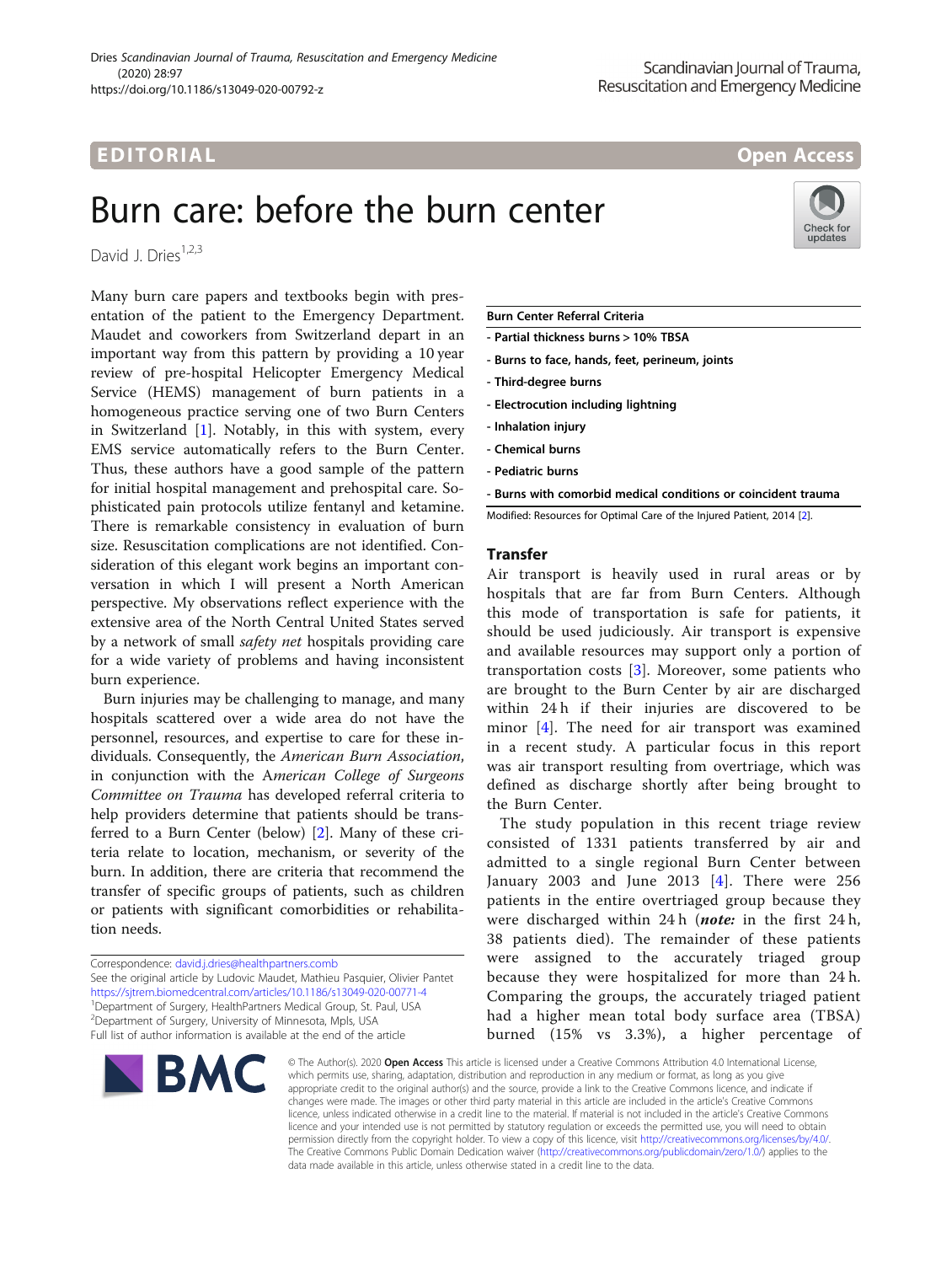patients with partial-thickness burns greater than 10% TBSA (44.6% vs 2.3%) and a greater percentage of patients with 3rd degree burns (26% vs 7%) than the overtriaged patients. Within the overtriaged group, 236 patients were transferred from other medical facilities and these individuals were classified as secondary overtriage.

Given the frequency of air transport overtriage in this study, the authors conclude that for patients with minor burns, in whom injury severity and urgency for treatment is low, air transport may not be necessary because of high cost associated with patient transfer and the lack of change in management of patients [\[3](#page-2-0)]. Reasons for overtriage were suggested including over estimation of burn size by referring facilities, lack of experience and resources to care for burn patients, particularly children, unfamiliarity with managing less common etiologies of burns (chemical and electrical), and concern for airway compromise with possible smoke inhalation injury  $[4-6]$  $[4-6]$  $[4-6]$  $[4-6]$ . The authors conceded that all of the patients in this study population met at least one of the standard referral criteria listed. Proposed solutions to reduce the rate of air transport overtriage for patients with minor burns include emphasis on other modes of transportation such as ground ambulance or private vehicles, telemedicine, improved communication between referring facilities and Burn Centers, and revised referral criteria.

#### Burn size evaluation

Maudet and coworkers, in the present report, demonstrate impressive agreement in burn size estimates before and after arrival at the Burn Center [\[1](#page-2-0)]. Unfortunately, practice in other regions does not replicate these results. Retrospective data from multiple North American Burn Centers suggest that many patients referred for large injuries were actually discharged within 24 h. Up to 70% of patients referred with overestimated burn size were discharged within 48 h. Only 30% of referred patients required surgery. Many referred patients were more likely to have appropriate triage to a follow-up clinic rather than receiving direct transfer to the Burn Center [\[7\]](#page-2-0). International Burn Centers have reported similar experiences. One study from Australia showed that in children, 33% of total referrals had not correctly estimated TBSA injury, 25% to referrals did not meet transfer criteria, and up to 40% of transfers were not indicated [[8\]](#page-2-0). A study in the United Kingdom noted that 37% of transferred patient had inaccurate estimated TBSA injuries such that transfer may not have been indicated. When multiple studies were reviewed, on average, 45 to 77% of small burns (less than 20% TBSA) and 26 to 37% of larger burns could be managed without a specialized Burn Center [[9\]](#page-2-0).

Given the significant risk of overestimation of burn size, patients with relatively minor injuries who present to nonburn institutions often undergo unnecessary interventions and receive excessive amounts of fluid. The issue of excessive resuscitation is relevant in light of changes in the Advanced Burn Life Support (ABLS) approach (below) which have decreased the amount of fluid administered relative to TBSA burned. Growing evidence suggests that utilization of computer-based imaging technology is a more reliable and reproducible means to estimate burn size. Using computer technology, now available on mobile devices such as tablets, as a component of a telemedicine system, burn triage may be further enhanced [\[7](#page-2-0), [10](#page-2-0)]. Many burn providers suggest that a more robust telemedicine system may bring about a shift in referral-based burn care that will enhance the ability of initial providers to provide early management of the highest quality.

#### Resuscitation

The goal of burn resuscitation is to maintain adequate tissue perfusion and organ function while avoiding complications of over or under resuscitation. Fluid administration is managed on a continuous basis to provide optimal outcomes. The administration of excessive volumes of resuscitation fluid magnifies edema formation, leading to various types of resuscitationrelated morbidity including extremity, orbital, and abdominal compartment syndromes along with pulmonary and cerebral edema [\[11](#page-2-0)]. Shock and organ failure, most commonly manifest by acute kidney injury, may occur as a consequence of hypovolemia in the patient with an extensive burn who is untreated or receives inadequate amounts of fluid. The increase in capillary permeability caused by burn injury begins in the immediate postburn period, and reduction in effective blood volume is the most rapid at that time. Prompt administration of adequate amounts of resuscitation fluid is essential to prevent decompensated burn shock and organ failure. Delay in initiating resuscitation often leads to higher subsequent fluid requirements. Inhalation injury has also been associated with increased fluid requirements [\[12](#page-2-0)]. It is essential that resuscitation commence as close to the time of injury as possible. Crystalloids, in reduced amounts as described below, remain essential to initial resuscitation of burn patients.

The latest statement regarding initial fluid rates reflected in current content from the ABLS curriculum is particularly relevant to providers caring for burn-injured patients before arrival at the Burn Center. In prehospital and initial hospital care settings, before formal calculation of percent TBSA burned is available, fluid administration guidelines are based on patient age with a fixed initial fluid rate as a starting point as follows: